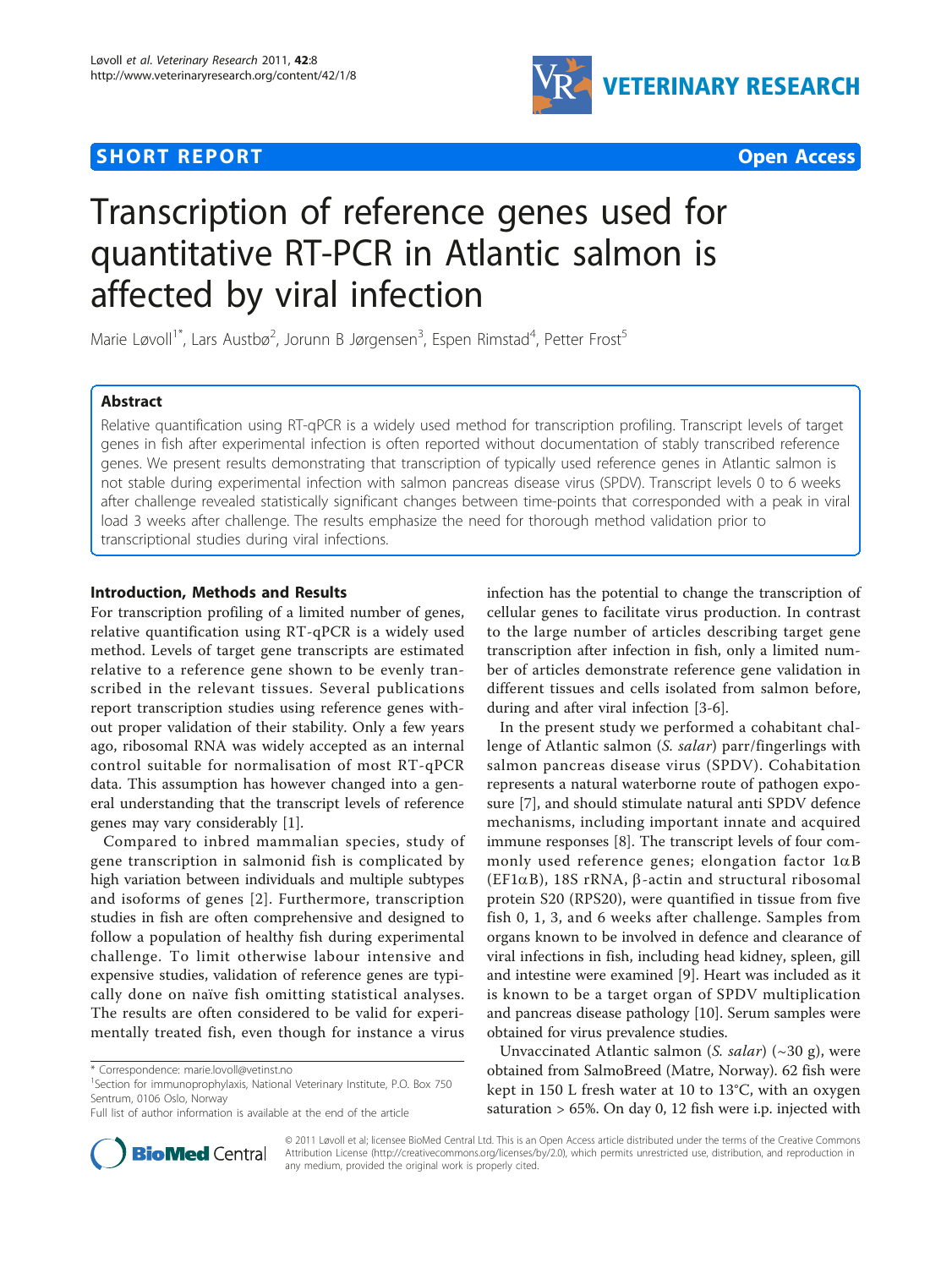200  $\mu$ L of a SPDV isolate (SAV-3) [[11\]](#page-4-0) propagated to second passage in CHSE-214 cell culture. The shedders were placed back into the tank with 50 cohabitees. All fish were anaesthetized by metacainum (0.1 mg/mL) bath treatment for 2 to 3 min before handling. Tissue samples were stored in RNAlater (Ambion, Applied Biosystems, Foster City, CA, USA) at 4°C and total RNA was isolated using the RNeasy Mini Kit (Qiagen, Hilden, Germany). To eliminate any genomic DNA contamination, RNA was treated with DNase (TURBO DNA-free™, Ambion) prior to cDNA synthesis. Viral RNA was extracted from serum samples using QIAamp Viral RNA Mini kit (Qiagen). The experiment was approved by the National Committee of Ethics as required by Norwegian law.

The RT-qPCR assays were performed in duplicate with a Stratagene (Stratagene, La Jolla, CA, USA) detection system at the following conditions: 48°C/30 min, 95°C/10 min, 40 cycles of 95°C/15 sec and 60°C/60 sec. Data were captured using Stratagene MxPro Mx3005P QPCR software. Each reaction contained 2× Master Mix, 40× MultiScribe Reverse Transcriptase and RNase Inhibitor Mix, primers (900 nM), TaqMan® MGB probe (250 nM), 25 ng RNA (2.5 ng for 18S rRNA), and nuclease free water to a final volume of 25 μL. Primer and probe sequences were obtained/redesigned from Olsvik et al. [\[12\]](#page-4-0) (Table 1). To verify specific priming, each primer set was tested using SYBR Green followed by generation of dissociation curves [[13\]](#page-4-0). Two-fold serial dilutions of total RNA from spleen (200 to 1.5 ng for EF1 $\alpha$ B,  $\beta$ -actin and RPS20; 20 to 0.15 ng for 18S rRNA) were made for efficiency  $(E)$  calculations according to the equation  $E = 10^{(1/\text{-slope})}$ . All assays were found to be quantitative within the range 1.5 to 100 ng RNA (0.15

to 10 ng for 18S rRNA) demonstrating efficiencies close to 2 (Table 1). The primers and probe used for detection of viral RNA (Table 1) were obtained from Hodneland et al. and each reaction was run in triplicate under conditions described earlier [\[14\]](#page-4-0).

Transcription levels of the candidate reference genes in heart, head kidney, spleen, intestine and gills from five fish were calculated 0, 1, 3 and 6 wpc. Data from each sampling ( $n = 5$ ) were included in the total data set across time-points ( $n = 20$ ). The biological variation (individual variation and variation in infectious status) at all time-points and the technical variation introduced were summarized for each tissue (Figure [1\)](#page-2-0). The levels of 18S rRNA showed the lowest variation. The Ct span varied from 1.4 cycles in intestine to 4.9 cycles in spleen  $(n = 20)$  (Table [2\)](#page-2-0). However, 18S rRNA necessitates high transcription levels of the target gene in order to use one RNA dilution for both target gene and 18S rRNA without entering the non-linear phase of amplification in either direction. EF1 $\alpha$ B was transcribed at a lower level than 18S rRNA, closer to the levels of typical target genes. The Ct values detected for  $EFAB$  spanned from 2.3 to 2.9 cycles in all tissues except the spleen. This indicated that a 4.9- (gills), 6.9- (head kidney and intestine) and a 7.4- (heart) fold change in target gene transcription must be achieved for the change to be significant using  $EFAB$  as reference gene (Table [2\)](#page-2-0). The highest variation in EF1aB transcript levels was detected in the spleen, where a 29.8-fold change in target gene transcription would be required to normalise RT-qPCR data. Transcription of  $\beta$ -actin and RPS20 generally showed higher variation than  $EFi\alpha B$ , except from in the gills and heart, respectively (Table [2](#page-2-0)).

Table 1 Oligonucleotide sequences, amplicon lengths, GenBank accession numbers and standard curve evaluation for qPCR assays

| Gene              | Oligonucleotide sequence (5'-3') | Amplicon (bp) | GenBank acc. no | Slope | $R^2$ | Efficiency $(E)^*$ |
|-------------------|----------------------------------|---------------|-----------------|-------|-------|--------------------|
| $EF1\alpha B$     | <b>TGCCCCTCCAGGATGTCTAC</b>      | 57            | BG933897        | 3.460 | 0.979 | 1.94               |
|                   | CACGGCCCACAGGTACTG               |               |                 |       |       |                    |
|                   | 6FAM-AAATCGGCGGTATTGG-MGBNFO     |               |                 |       |       |                    |
| RPS <sub>20</sub> | GCAGACCTTATCCGTGGAGCTA           | 85            | BG93667         | 3.055 | 0.979 | 2.12               |
|                   | <b>TGGTGATGCGCAGAGTCTTG</b>      |               |                 |       |       |                    |
|                   | 6FAM-CCTCAAGGTGAAGGGA-MGBNFO     |               |                 |       |       |                    |
| $\beta$ -actin    | CCAAAGCCAACAGGGAGAAG             | 91            | BG933897        | 3.173 | 0.996 | 2.06               |
|                   | AGGGACAACACTGCCTGGAT             |               |                 |       |       |                    |
|                   | 6FAM-TGACCCAGATCATGTTT-MGBNFQ    |               |                 |       |       |                    |
| 18S rRNA          | CCCCGTAATTGGAATGAGTACACTTT       | 98            | AJ427629        | 3.092 | 0.978 | 2.10               |
|                   | ACGCTATTGGAGCTGGAATTACC          |               |                 |       |       |                    |
|                   | 6FAM-CTTTAACGAGGATCCATTGG-MGBNFO |               |                 |       |       |                    |
| <b>SPDV</b>       | CCGGCCCTGAACCAGTT                | 107           | AY604235        |       |       |                    |
|                   | GTAGCCAAGTGGGAGAAAGCT            |               |                 |       |       |                    |
|                   | 6FAM-CTGGCCACCACTTCGA-MGBNFO     |               |                 |       |       |                    |

\* The amplification efficiency of each primer set was assessed according to the equation  $E = 10^{(1/\text{-slope})}$ .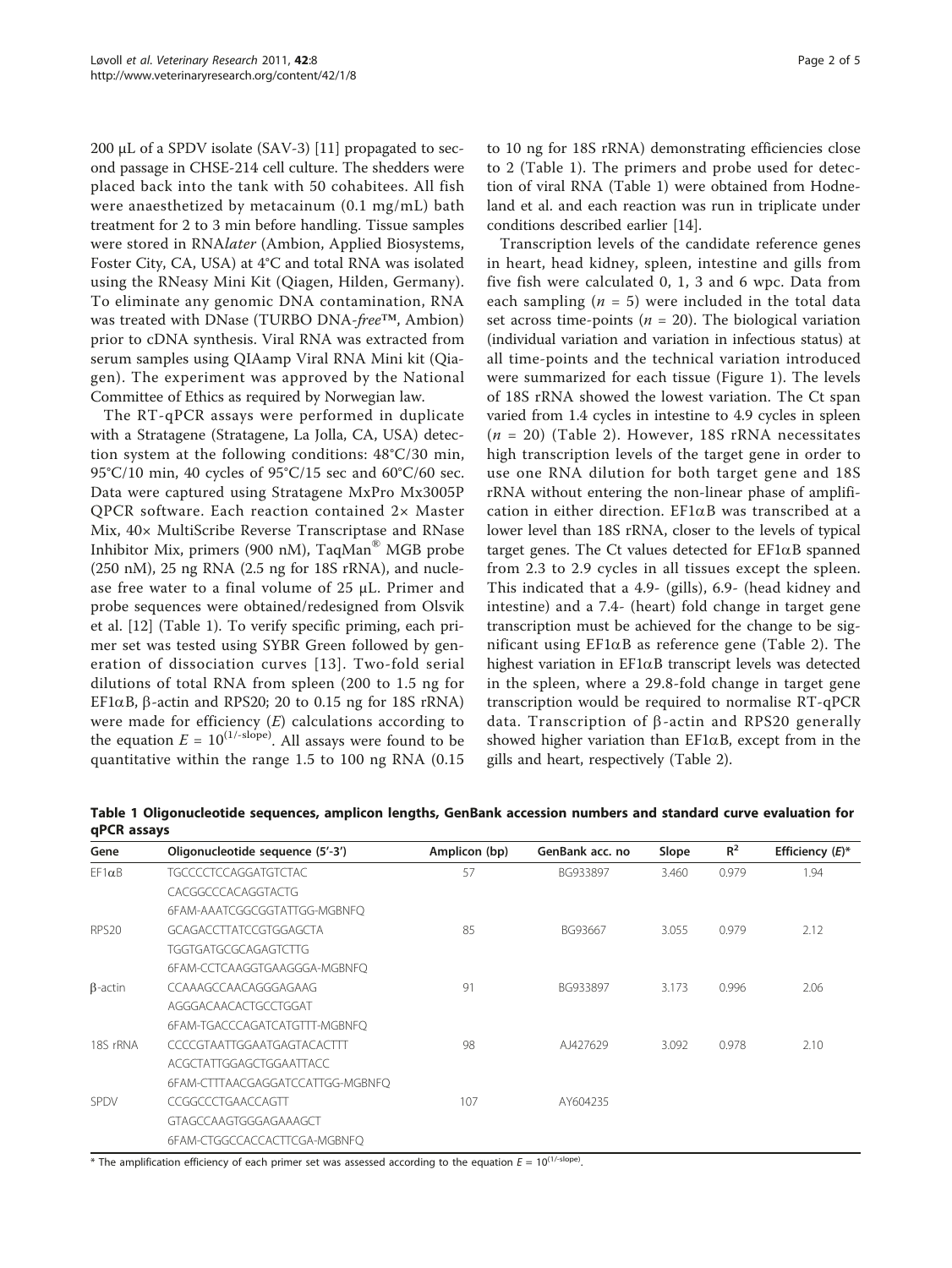<span id="page-2-0"></span>

Cohabitant challenge models represent a natural water borne route of pathogen exposure, but also complicate the final analyses as fish sampled at each time-point may be at different stages of infection. Analysis of individual gene transcription levels throughout infection revealed significant changes between time-points ( $p <$ 0.05) of all genes except  $\beta$ -actin in the spleen, 18S rRNA in the intestine and heart, and  $EFAB$  in the heart (ANOVA) (Figure [2](#page-3-0)). It should be emphasized that the number of fish analysed per sampling was low  $(n = 5)$ , especially considering the cohabitant challenge model applied. This probably resulted in an artificially low intragroup variation. No virus RNA was detected in serum samples from 0 and 1 wpc. The viral load peaked 3 wpc, however, only 7 out of 10 animals were positive. At 6 wpc, 9 out of 10 animals were positive.

### **Discussion**

Experimental challenge trials are often designed to study the immunological responses after infection. Spleen and head kidney are primary lymphoid organs in fish, and are typically sampled for immune gene transcription studies. The presence of highly activated immune cells in these organs after infection obviously affects the transcript

Table 2 Transcription stability of reference genes illustrated by the Ct ranges obtained from each tissue throughout 6 weeks post SPDV challenge  $(n = 20)$ 

| Gene              | Ct range (fold change) |                   |                      |                   |                      |  |  |  |
|-------------------|------------------------|-------------------|----------------------|-------------------|----------------------|--|--|--|
|                   | Head kidney            | Heart             | Intestine            | Spleen            | Gills                |  |  |  |
| $EF1\alpha B$     | 19.6-22.4 (6.9X)       | 19.5-22.4 (7.4X)  | 18.4-21.2 (6.9X)     | 19.3-24.2 (29.8X) | 19.3-21.6 (4.9X)     |  |  |  |
| 18S rRNA          | 12.9-15.3 (5.2X)       | 12.5-14.9 (5.2X)  | $12.7 - 14.1$ (2.6X) | 12.4-17.3 (29.8X) | $12.5 - 15.6$ (8.5X) |  |  |  |
| $\beta$ -actin    | 19.4-22.4 (8.0X)       | 18.8-22.8 (16.0X) | 18.0-21.4 (10.5X)    | 18.5-23.0 (22.6X) | 19.2-21.3 (4.2X)     |  |  |  |
| RPS <sub>20</sub> | 25.2-28.4 (9.1X)       | 23.3-25.5 (4.5X)  | 23.2-26.6 (10.5X)    | 21.4-27.7 (78.7X) | 25.7-28.5 (6.9X)     |  |  |  |

Level of target gene transcription regulation (fold change) that can be significantly identified using the respective reference genes is shown in brackets.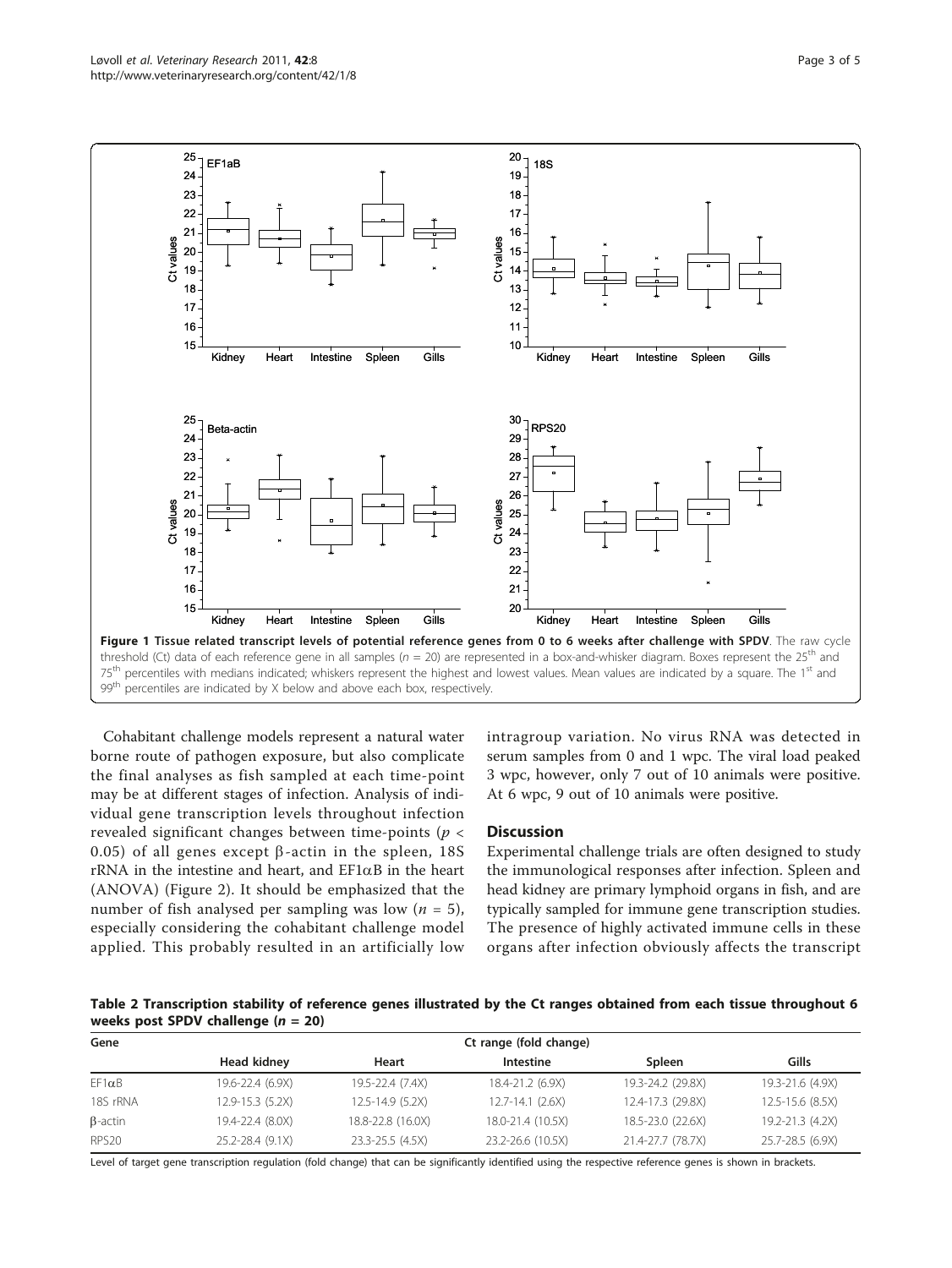<span id="page-3-0"></span>

levels of a number of genes. The present study shows that transcription of typical reference genes significantly changed during infection, emphasizing the need for thorough method validation prior to transcriptional studies.

Although caution must be taken not to over-interpret the results from the individual time-points, there seemed to be an increase in transcription of all candidate genes in the spleen 3 wpc. This coincided in time with the peak of virus production. The results imply that variation in transcription occurs between timepoints as a result of the ongoing viral infection. The serum viral load likely mirrors the production of viral particles in the fish, and it has recently been shown that

shedding of SPDV from the fish population into the surrounding water coincides with viremia [\[15](#page-4-0)].

The effect of SPDV replication on the synthesis of cellular macromolecules has not been studied in detail, but the replication of alphaviruses in mammalia has been shown to inhibit transcription and shut down protein synthesis [\[16](#page-4-0)]. Therefore, it could be assumed that high SPDV replication would reduce transcription in general. However, the proportion of infected versus non-infected cells in tissue samples is unknown, and the influx of highly biologically active cells of the immune system to infected organs would influence the overall transcription activity in tissues. Infection with spring viremia of carp